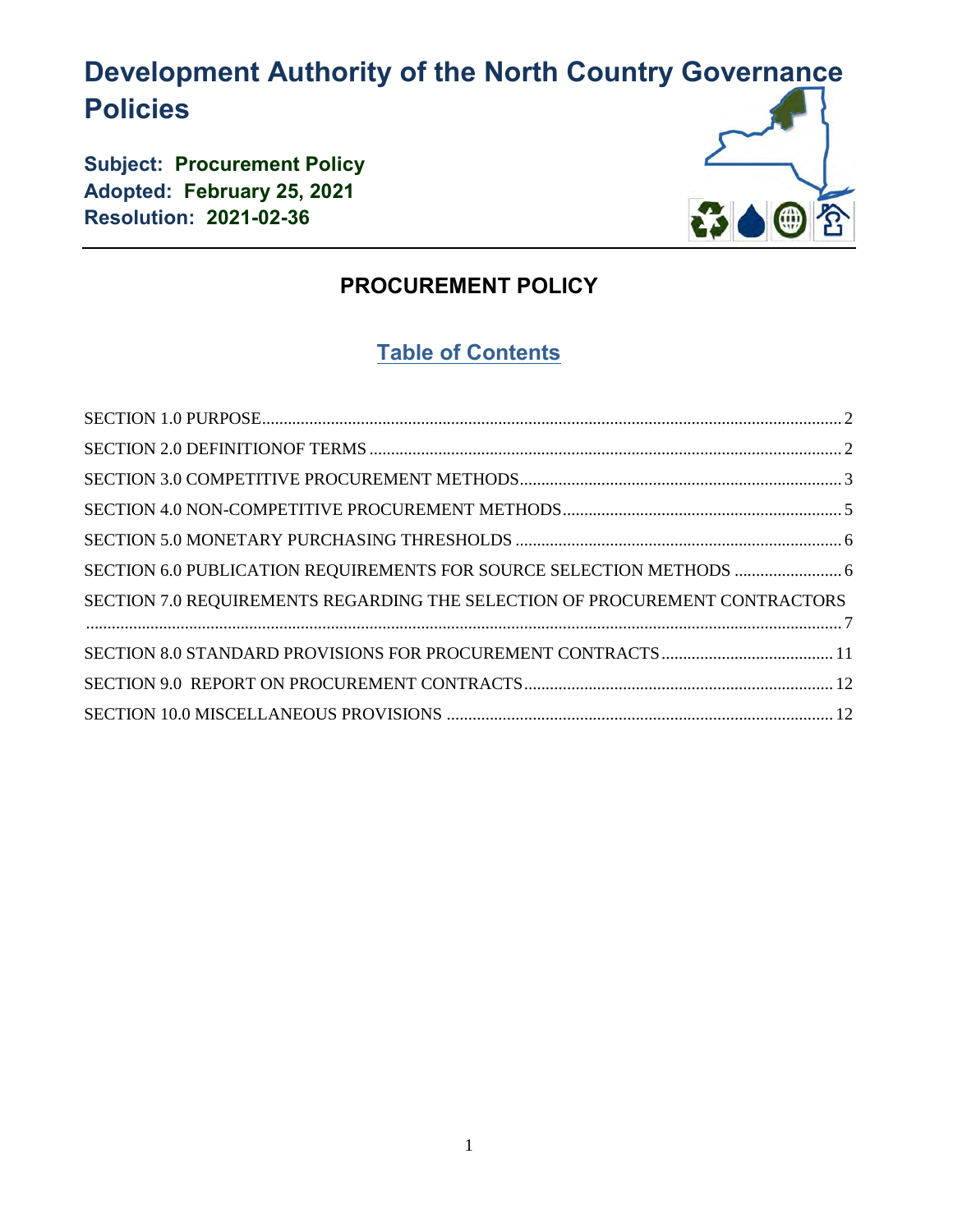### **Procurement Policy**

#### <span id="page-1-0"></span>**SECTION 1.0 PURPOSE**

It is the policy of the Development Authority of the North Country ("the Authority") to procure goods and services in a manner which assures: (i) compliance with all applicable provisions of law governing procurements by the Authority; (ii) the acquisition of quality goods and services which meet the Authority's needs; (iii) fairness and open competition; (iv) the wise and prudent use of the resources of the Authority; (v) opportunities for certified Minority and Women-Owned Business Enterprises in accordance with law; and (vi) the avoidance of favoritism, extravagance, fraud and corruption.

The Authority shall maintain written procedures consistent with this Policy concerning the solicitation, evaluation and selection of Contractors. These procedures shall among other things, provide for the utilization of certified Minority and Women-Owned Business Enterprises, Service-Disabled Veteran Owned Businesses, New York State Business Enterprises, New York State Residents and Small Businesses. Such procedures shall be developed by the Finance Division and recommended to the Executive Director for approval.

This Policy is adopted in accordance with the Act (as defined below); applicable provisions of Public Authorities Law; and applicable Federal and State laws.

#### <span id="page-1-1"></span>**SECTION 2.0 DEFINITION OF TERMS**

The following terms shall, for purposes of this Policy, have the following meanings unless the context shall clearly indicate otherwise:

- **1.** "Act" shall mean the Development Authority of the North Country Act found at Title 29, Article 8 of the New York State Public Authorities Law.
- **2.** "Authority" shall mean the Development Authority of the North Country.
- **3.** "Competitive Basis" shall mean the utilization of any of the competitive procurement methods enumerated in Section 3.1 of this Policy.
- **4.** "Contract for Professional Services" shall mean any written agreement for services involving the exercise of discretion, knowledge or expertise that are performed for fee, commission or other compensation by persons or organizations, not providing such services in their capacities as an Officer or employee of the Authority. Professional Services include, but are not limited to, legal, accounting, management consulting, investment banking, financial services, insurance, planning, training, statistical research, public relations, architectural, engineering, surveying or any other services of a consulting, technical or professional nature.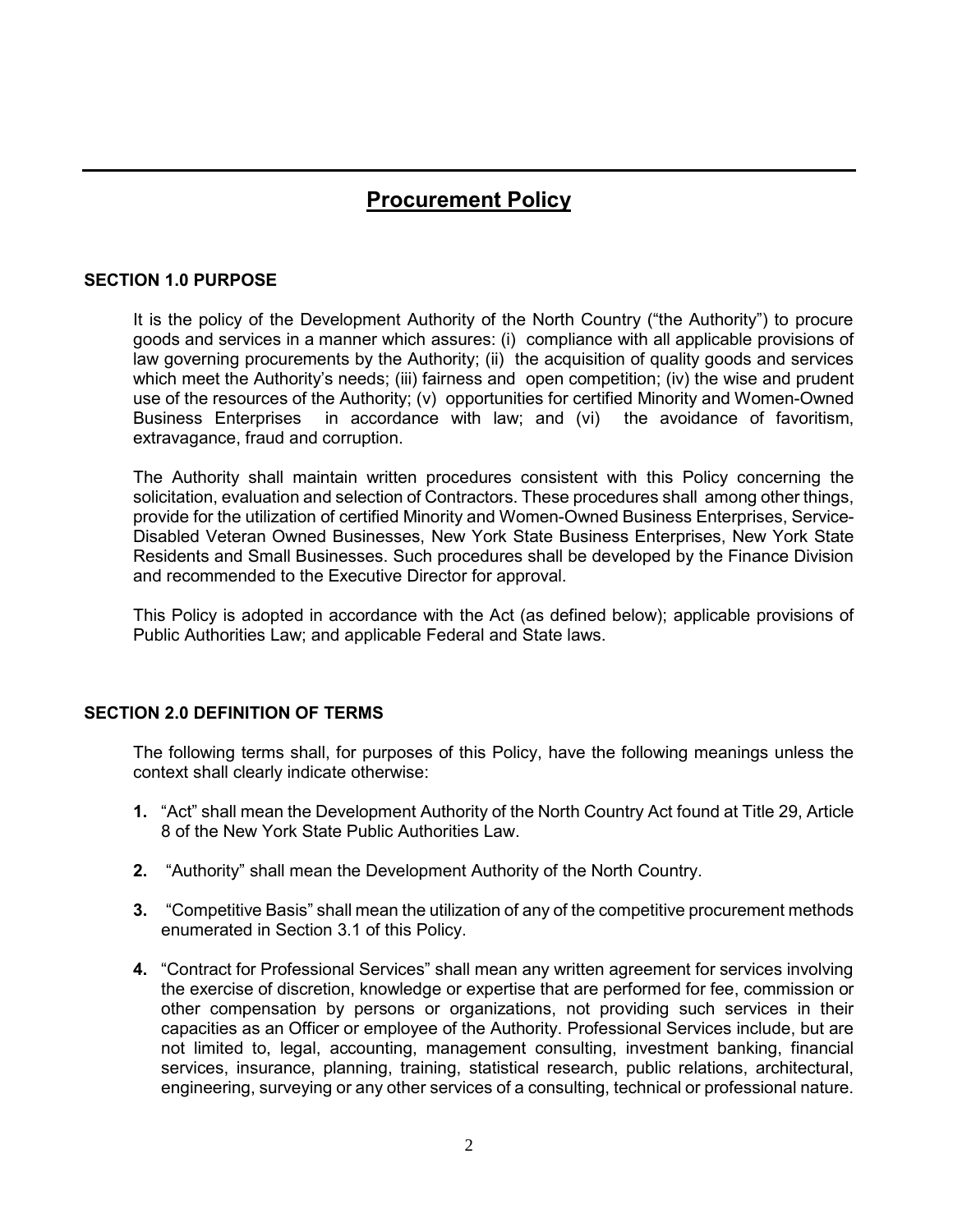- **5.** "Contractor" shall mean any contractor, consultant or vendor who enters into a Procurement Contract to provide goods, materials, equipment or services to the Authority.
- **6.** "Exempt Contracts" shall mean any written agreement for goods or services for which a procurement process is impractical and may be awarded on other than a competitive basis. Such exempt contacts may include services provided by legal monopolies, for example utilities. Exempt Contracts require the approval of the Executive Director or his or her designee.
- **7.** "Minority-Owned Business Enterprise" shall have the same meaning ascribed thereto by [Article 15-A of the Executive Law,](file://///admin-fs/Share/Procurement%20Committee/Procurement%20Policy%20Revisions/NYS%20Guidelines%20&%20%20Regs/ARTICLE%2015%20%20WMBE%20Respect%20to%20State%20Contracts.pdf) as same may be amended.
- **8.** "New York State Business Enterprise" shall mean a business enterprise, including a sole proprietorship, partnership, or corporation, which offers for sale or lease or other form of exchange, goods which are substantially manufactured, produced or assembled in New York State, or services which are substantially performed within New York State. For purposes of construction services, a New York State Business Enterprise shall mean a business enterprise, including a sole proprietorship, partnership or corporation, which has its principal place of business in New York State.
- **9.** "New York Resident" shall mean a natural person who maintains a fixed, permanent and principal home located within New York State and to which such person, whenever temporarily located elsewhere, always intends to return.
- **10.** "Officer" shall mean any person so defined in the By-Laws of the Authority.
- **11.** "Procurement Contract" shall mean any written agreement to which the Authority is a party for the acquisition of goods or services of any kind, including construction and public works.
- **12.** "Procurement Policy" shall mean the Procurement Policy of the Authority that is developed and authorized by the Board of Directors of the Authority.
- **13.** "Service-Disabled Veteran-Owned Business" shall have the same meaning ascribed thereto by Article 17-B of the Executive Law, as same may be amended.
- **14.** "Small Business" shall have the same meaning ascribed thereto by [Article 15-A of the](file://///admin-fs/Share/Procurement%20Committee/Procurement%20Policy%20Revisions/NYS%20Guidelines%20&%20%20Regs/ARTICLE%2015%20%20WMBE%20Respect%20to%20State%20Contracts.pdf)  [Executive Law,](file://///admin-fs/Share/Procurement%20Committee/Procurement%20Policy%20Revisions/NYS%20Guidelines%20&%20%20Regs/ARTICLE%2015%20%20WMBE%20Respect%20to%20State%20Contracts.pdf) as same may be amended, and shall include a business which has a significant business presence in the State of New York, is independently owned and operated, not dominant in its field and employs, based on its industry, a certain number of persons as determined by the Director of the Division of Minority and Women's Business Development, but not to exceed three hundred, taking into consideration factors which include, but are not limited to, Federal small business administration standards pursuant to 13 CFR part 121 and any amendments thereto.
- **15.** "Women-Owned Business Enterprise" shall have the same meaning ascribed thereto by [Article 15-A of the Executive Law](file://///admin-fs/Share/Procurement%20Committee/Procurement%20Policy%20Revisions/NYS%20Guidelines%20&%20%20Regs/ARTICLE%2015%20%20WMBE%20Respect%20to%20State%20Contracts.pdf) as same may be amended.

#### <span id="page-2-0"></span> **SECTION 3.0 COMPETITIVE PROCUREMENT METHODS**

**3.1** All procurements of goods and services shall be made by the Authority on a Competitive Basis except as otherwise provided in this Policy. The competitive methods used to make procurements shall include: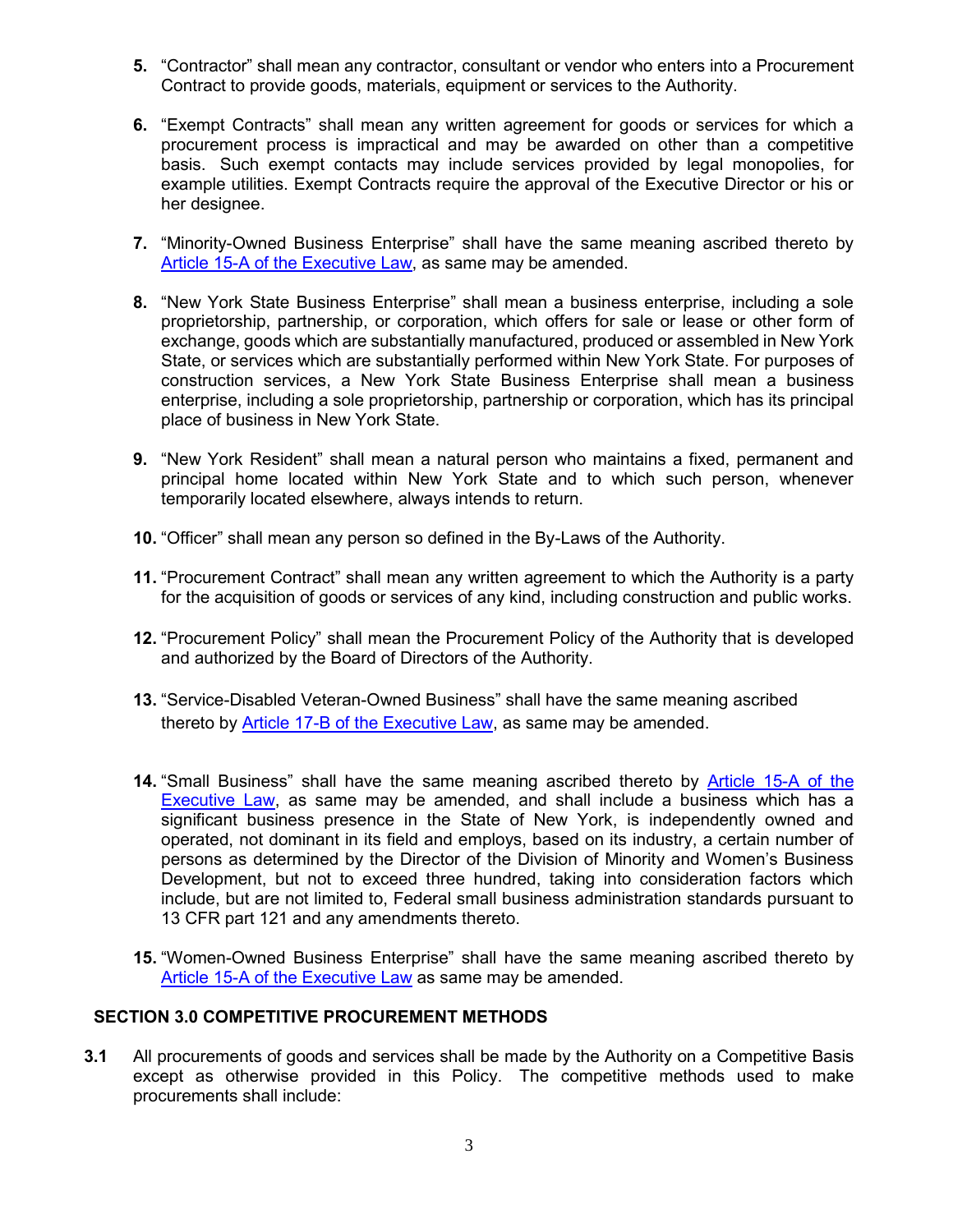- **A. Centralized Contracts**. Services, goods or materials may be obtained through contracts or other arrangements of the New York State Office of General Services or the United States General Services Administration or contracts or other arrangements of local government provided that the procurement complies with applicable procurement laws, regulations and guidelines for the use of such contracts.
- **B.** Comparative Pricing. Solicitation and compilation of qualified potential contractor quotes and comparative analysis of the cost of each good, material or service required.
- **C. Sealed Competitive Bid.** Solicitation of sealed price bids by invitation and advertising for specified services (other than Professional Services), goods, materials, to be awarded to the lowest responsible bidder after the submission of a responsive bid.
- **D. Requests for Proposals**. Solicitation of specific proposals for services and materials to determine the proposer's understanding of identified financial, organizational, logistical and technical requirements. Request for Proposals may also be used when there are problems detailing elements of performance including techniques and procedures as well as prices. Award of a Procurement Contract using this method is made on the basis of a formal evaluation of the qualifications of the proposers and the characteristics, quality and cost of such proposals.
- **E. Other Competitive Method**. Any other competitive method of procurement that is consistent with the purposes of this Policy.
- **3.2** For every contract awarded pursuant to sealed competitive bids, the Authority shall maintain procedures designed to ensure that the contract is awarded to the lowest responsible bidder submitting a bid that meets the specifications. In determining responsibility, staff shall consider factors such as financial responsibility, reliability, skill, past performance by the contractor on Authority projects, judgment and integrity. The written procedures shall further require, among other things, that: (i) to the extent required by law, there be separate specifications for major categories for work; (ii) all advertisements for sealed bids be published in the manner required by law and in such other publications as are appropriate to ensure reasonable competition; and (iii) the rationale for awarding the contract to other than the apparent low bidder be documented and retained in the procurement file.
- **3.3** For every contract awarded pursuant to a request for proposal process, the Authority shall maintain procedures governing the solicitation, evaluation and selection of consultants and contractors designed to ensure that the contract is awarded to a responsible contractor evidencing proven experience with projects of the scope, magnitude and complexity of the type that are the subject of the contract and that the contractor has the ability to perform all work required in a professional and timely manner. The written procedures shall require, among other things, that: (i) there be a written request for proposals setting forth the criteria and standards upon which the award is to be based; (ii) the notice of request for proposals be published in the manner required by law and in such other publications as are appropriate to ensure reasonable competition; (iii) the rationale for awarding the contract be documented and retained in the procurement file; and (iv) any competitive negotiations with a proposer be in the best interests of the procurement and documented in the procurement file.
- **3.4** The Authority shall, in addition to the procedures required above, maintain written procedures for any other method of competitive procurement to be used by the Authority. These procedures shall, among other things: (i) identify the category of procurement to which the procedure relates; (ii) ensure reasonable competition given the cost and type of procurement; and (iii) require written documentation of the rationale for awarding the procurement.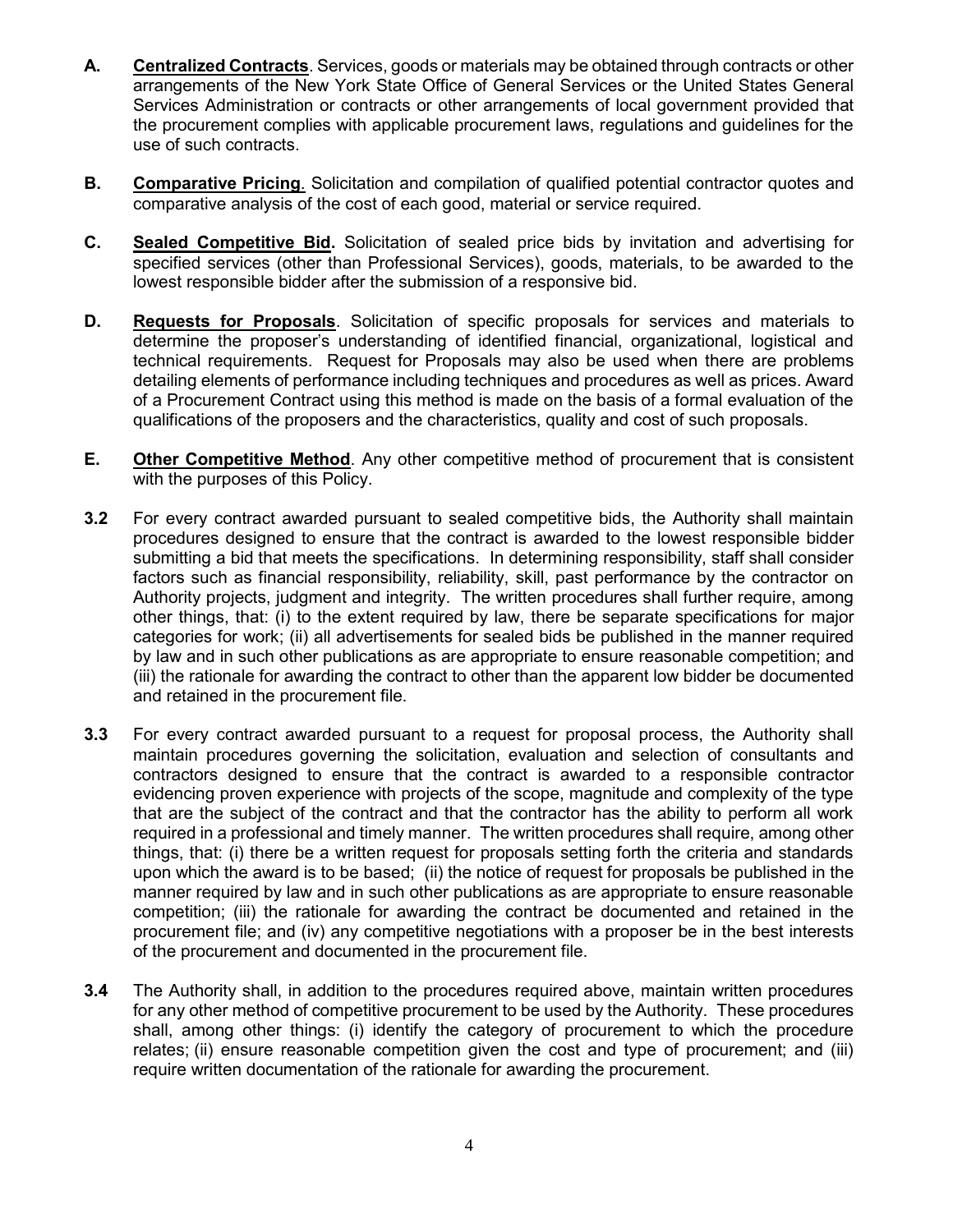**3.5** The Authority shall implement and maintain a procedure for reviewing inquiries from unsuccessful bidders and proposers. Such process shall ensure that unsuccessful bidders and proposers are treated in a fair and equitable manner.

#### <span id="page-4-0"></span>**SECTION 4.0 NON-COMPETITIVE PROCUREMENT METHODS**

- **4.1** The Authority, subject to the provisions of Section 4.2 of this Policy, shall not be required to use a competitive method of procurement in the following instances:
- **A.** Emergency Purchase. In the case of an emergency arising out of an accident or other unforeseen occurrence or condition whereby circumstances affecting property or other interests of the Authority, or the life, health or safety of persons require immediate action, the Executive Director or his or her designee may authorize the procurement on other than a competitive basis. For each such procurement, there shall be a written record setting forth the basis for concluding that there was an emergency and the methods used to identify the selected contractor.
	- **B.** Discretionary Purchases SB/MWBE/SDVOB. In accordance with New York State Procurement Guidelines, the Executive Director, or designee, of the Authority may authorize the purchase of commodities or services from Small Business concerns, certified Minority or Women-Owned Business Enterprises, Service-Disabled Veteran-Owned Business Enterprises, or commodities or technology that are recycled or remanufactured, in an amount not exceeding the threshold established per State Finance Law §163-6 without a formal competitive process.
- **C.** Discretionary Purchases Small Purchases. The Authority may purchase commodities or services costing less than fifteen thousand dollars (\$15,000), in the aggregate during the fiscal year, without requiring competitive quotations.
- **D.** Preferred Sources. Goods or materials may be obtained from any provider which has been afforded Preferred Source status in accordance with Section 162 of the State Finance Law, such as the New York State Department of Correctional Services Division of Industries-Corcraft, Industries of the Blind of New York State, New York State Industries for the Disabled and New York State Office of Mental Health, which, by law, are exempt from competitive bidding or similar requirements.
- **E.** Single Source: A procurement in which, even though two or more firms can supply the required commodities or services, the Executive Director, or designee, upon written findings setting forth the material and substantial reasons therefore, may award the contract to one offerer over the other. For each such procurement, there shall be documented in the procurement record the circumstances leading to the selection of the vendor, including the alternatives considered, the rationale for selecting the specific vendor, and the basis upon which it determined the cost was reasonable (State Finance Law § 163(h)).
- **F.** Sole Source. A procurement in which only one offerer is capable of supplying the required commodities or services (State Finance Law § 163 (g)). The Executive Director, or designee, may authorize the award of a contract for that commodity or service on other than a competitive basis. A written record shall be made of the facts supporting such a sole source determination.
- **G.** Exempt Contracts. Other types of goods or services for which a competitive procurement process is impractical may be solicited on other than a competitive basis. Such exempt contacts may include; services provided by legal monopolies, for example utilities. Exempt Contracts require the approval of the Executive Director or his or her designee.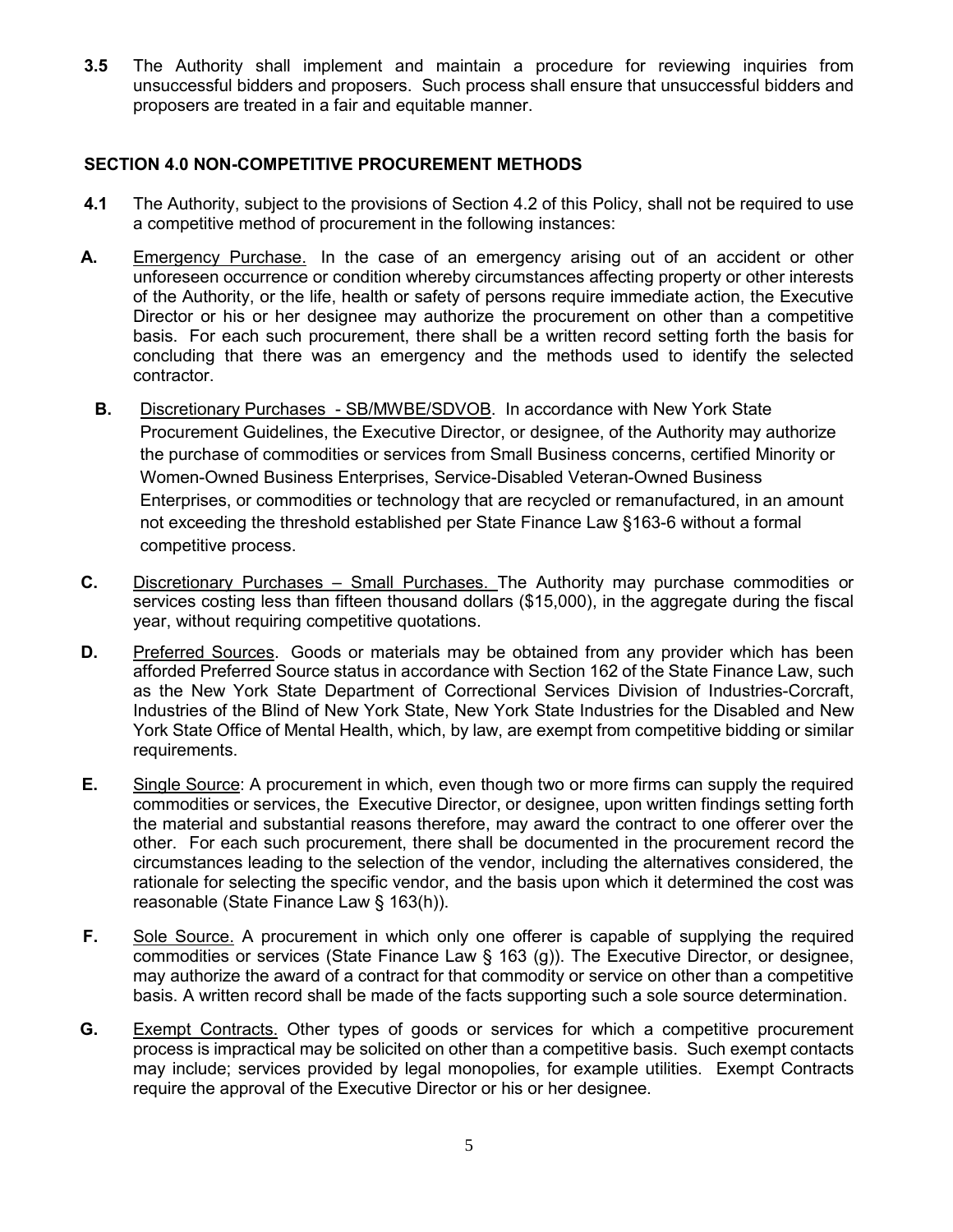**4.2** All procurements made pursuant to this Section shall be done in accordance with law and in furtherance of the purposes enumerated in Section 1.0 of this Policy. In addition, even if procurements need not be made on a competitive basis under this Policy, the Authority will seek competition to the maximum extent practicable under the circumstances.

#### <span id="page-5-0"></span>**SECTION 5.0 MONETARY THRESHOLDS FOR PROCUREMENT METHODS**

The table below represents the minimum procurement methods that must be utilized with the associated monetary thresholds for purchases, unless using a non-competitive procurement method per Section 4.1

| <b>Estimated Amount of Purchase</b>                                                                          | <b>Procurement Method</b>                                                           |
|--------------------------------------------------------------------------------------------------------------|-------------------------------------------------------------------------------------|
| Discretionary Purchases - Small Purchase:   Non - Competitive Procurement<br>aggregate purchase $<$ \$15,000 |                                                                                     |
| Medium Purchase: aggregate purchase: ≥\$15,000   Written Quote(s)<br>and <\$50,000                           |                                                                                     |
| Large Purchase: aggregate $\geq$ \$50,000.00                                                                 | Formal Bid, Request for Proposals, Centralized<br><b>Contract, Preferred Source</b> |

#### <span id="page-5-1"></span>**SECTION 6.0 PUBLICATION REQUIREMENTS FOR PROCUREMENT METHODS**

- **6.1** The following publication requirements shall apply to solicitations for Procurement Contracts:
- **A. Methods of obtaining Bids and Proposals**. The solicitation of bids, proposals or submissions of qualification data or offers for Procurement Contracts shall be made by the Authority in a manner determined by the Authority to be the most cost effective or providing reasonable competition. For Procurement Contracts that must be awarded on a Competitive Basis, the requirements may include advertisement in appropriate newspapers or trade journals and may also include direct mailings to firms considered qualified and such other outreach mechanisms as are consistent with this Policy, including the Minority and Women-Owned Business Enterprise and Service-Disabled Veteran-Owned Business Enterprise provisions herein.
- **B. New York State Contract Reporter – Contracts \$50,000 or More**. In the case of Procurement Contracts in the actual or estimated amount of fifty thousand dollars (\$50,000) or more, the Authority will place a notice of all such opportunities in the New York State Contract Reporter. Procurement Contracts under \$50,000 may be posted to New York State Contract Reporter if deemed beneficial to the Procurement.

The link to the NYS Contract Reporter is: [www.nyscr.org](http://www.nyscr.org/)

**C. Exemptions from Publication Requirement** - The requirements above, relative to publications in the Contract Reporter, shall not apply to Procurement Contracts awarded pursuant to; 1) Centralized Contracts, 2) Emergency Contracts, 3) Exempt Contracts, 4) Preferred Sources, 5) Single Source, or 6) Sole Source.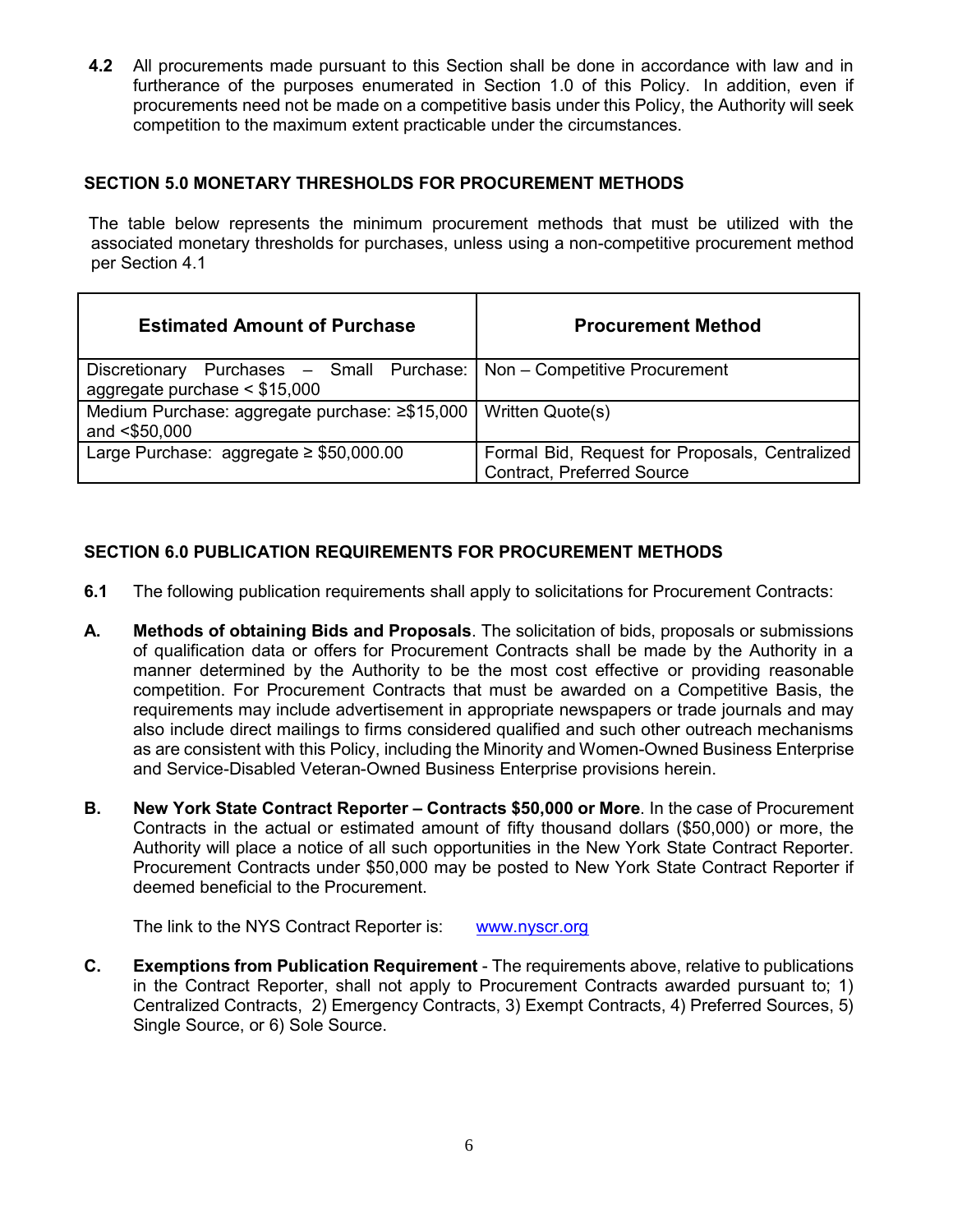#### <span id="page-6-0"></span>**SECTION 7.0 REQUIREMENTS REGARDING THE SELECTION OF PROCUREMENT CONTRACTORS**

- **7.1 Contracts for Professional Services.** The Authority shall award Contracts for Professional Services on a Competitive Basis unless the Procurement Contract is an Exempt Contract or is awarded using any of the non-competitive Source Selection Methods. Before entering into a Procurement Contract for Professional Services, the Authority should consider whether the contemplated services are best provided by Authority staff or external consultants. Capacity, expertise and cost shall be considered in making the determination. In addition, the Authority shall assure that the award of such contract is made to a Procurement Contractor evidencing proven experience with projects of the scope, magnitude and complexity that are the subject of the contract and that such contractor has the ability to perform all work required in a professional and timely manner. The Authority shall also consider factors such as financial responsibility, reliability, skill, past performance on Authority projects, judgment and integrity. As part of the competitive process, the Authority shall:
	- **1.** Solicit proposals from several firms known to be qualified in the area of the service to be provided;
	- **2.** Evaluate those proposals received on the basis of the proposers' qualifications and other appropriate factors recited in the Request for Proposals. Contract price and fee may be the subject of Competitive Negotiation;
	- **3.** Document the deliberative processes by which Contractors providing Professional Services are selected;
	- **4.** Maintain written procedures to be used in connection with Requests for Proposals and Competitive Negotiations that are consistent with this Policy and that contain provisions relating to the solicitation, evaluation and selection of service contractors to which Procurement Contracts for Professional Services are to be awarded.
	- **5.** Document the deliberative process in which the Procurement Contractor was determined to be Responsive and Responsible. Request contractors to submit completed New York State Vendor Responsibility Questionnaires.
- **7.2 Contracts for Construction**. The award of construction contracts by the Authority will require contracts to be awarded pursuant to Competitive Bids. The award of separate contracts for the major categories of work, i.e., general contracting; plumbing; electrical, and heating, ventilating, and air conditioning, may be required. The Authority shall select its construction contractors competitively unless the Procurement Contract is an Exempt Contract or is made using any of the following Source Selection Methods: Emergency Contract or Sole Source. In addition, all Public Works Contracts will require compliance by contractors and subcontractors with the provisions of the Labor Law requiring the payment of prevailing wage rates.

Any method of procurement employed for any construction contract shall assure that the work is done by qualified and experienced Contractors at the lowest price to the Authority. If a contract is awarded on a Competitive Basis, the Authority shall assure that the award of such contract is made to a Contractor evidencing proven experience with projects of the scope, magnitude and complexity that are the subject of the contract and that such contractor has the ability to perform all work required in a professional and timely manner. In addition, the Authority shall consider factors such as financial responsibility, reliability, skill, past performance on Authority projects, judgment and integrity.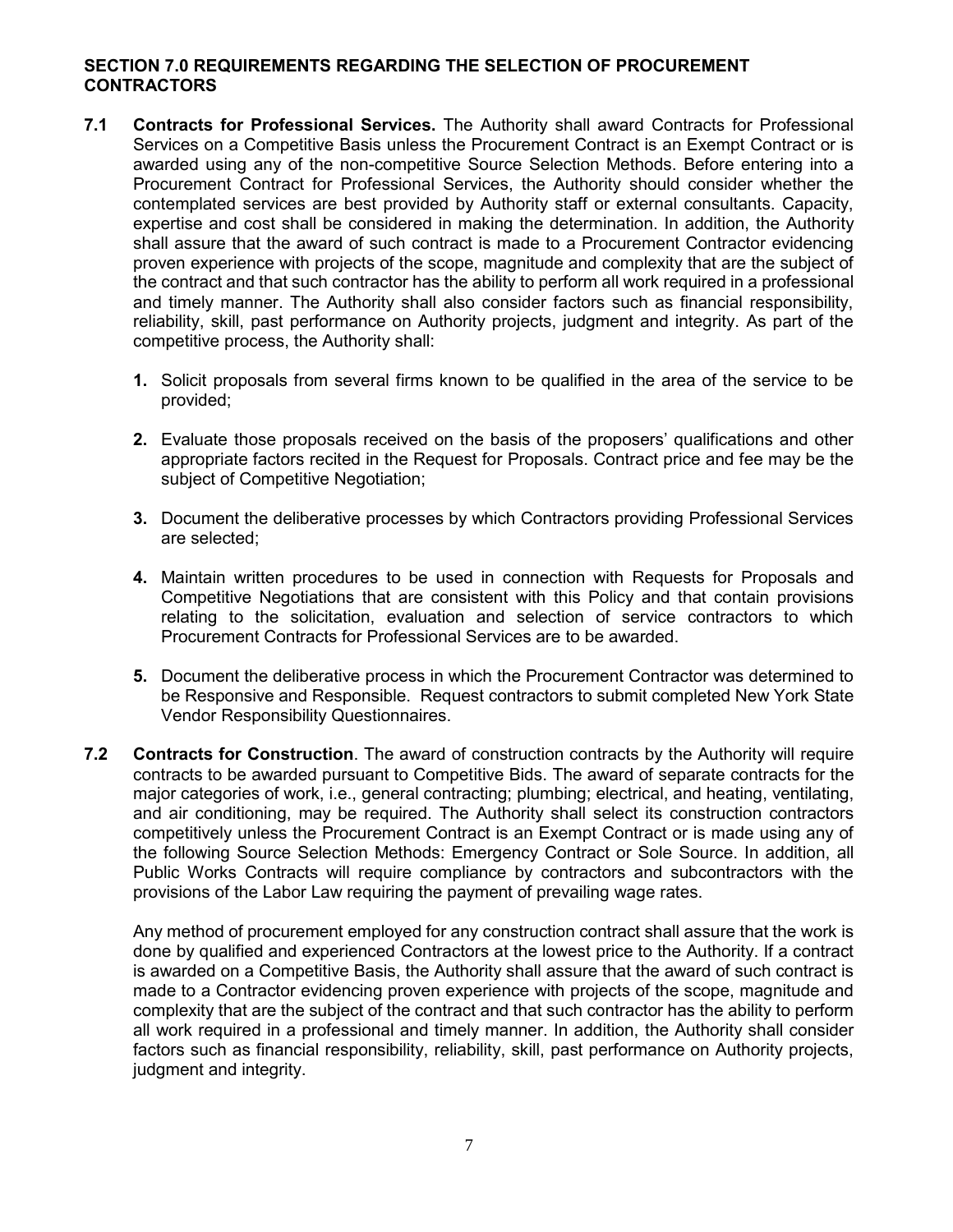The Authority shall document the deliberative process in which the Contractor was determined to be responsive and responsible, and shall request contractors to submit completed New York State Vendor Responsibility Questionnaires.

The Authority shall maintain written procedures that are consistent with this Policy concerning the solicitation, evaluation and selection of Contractors to which Procurement Contracts for construction services are to be awarded. These procedures shall also provide for, among other things, the promotion of Minority and Women-Owned Business Enterprises, Service-Disabled Veteran-Owned Business Enterprises, New York State Business Enterprises, New York State Residents and Small Businesses.

**7.3 Procurement Contracts for Goods and Materials**. The Authority shall award Procurement Contracts for goods, materials, fixtures, furnishings, equipment and service contracts such as maintenance services and waste disposal (other than for Professional Services and construction) on a Competitive Basis (including Competitive Bids) unless the Procurement Contract is an Exempt Contract or is made using one of the following Source Selection Methods: Centralized Contracts, Emergency Contracts, Preferred Source, Discretionary Purchases, Single Source or Sole Source.

The Authority shall maintain written procedures that are consistent with this Policy concerning the solicitation, evaluation and selection of vendors and suppliers to which Procurement Contracts for goods and materials shall be awarded. These procedures shall also provide for, among other things, the promotion of Minority and Women-Owned Business Enterprises, Service-Disabled Veteran-Owned Business Enterprises, New York State Business Enterprises, New York State Residents and Small Businesses.

- **7.4 Standardization**. Where the Authority has determined that it is in its best interests to standardize on a particular make, manufacturer, model or licensed product for the efficient operation of its business, the Board may resolve to standardize on the specified make, manufacturer, model or licensed product for purchase. In that event any competitive procurement will identify in the bid or proposal's specifications the standardized items that must be provided by the vendor, or source.
- **7.5 Bidder Debriefing.** In the event that an unsuccessful bidder or proposer requests the Authority to review the award of a Contract, the Authority shall afford the unsuccessful bidder or proposer the opportunity to review its bid or proposal with the Authority and provide the unsuccessful bidder or proposer with the basis for decision and award of the Procurement Contract. In the process of reviewing the bid or proposal of an unsuccessful bidder or proposer the Authority shall treat each bidder or proposer in a fair and equitable manner.
- **7.6 Promotion of Minority and Women-Owned Business Enterprises.** It is the goal of the Authority to (a) promote and assist participation by Certified Minority and Women-Owned Business Enterprises in competition for Procurement Contracts and to (b) award a fair share of Procurement Contracts to Certified Minority and Women-Owned Business Enterprises. It is also the Authority's goal to award contracts to those contractors who have evidenced compliance with the laws of the State of New York prohibiting discrimination in employment. The Authority recognizes that this goal may be achieved by awarding Procurement Contracts to those firms who have demonstrated that they do not discriminate in employment. Furthermore, if a Contractor utilizes a subcontractor(s) in the performance of any Procurement Contract, said Procurement Contract, where required pursuant to [Article 15-A of the Executive Law](file://///admin-fs/Share/Procurement%20Committee/Procurement%20Policy%20Revisions/NYS%20Guidelines%20&%20%20Regs/ARTICLE%2015%20%20WMBE%20Respect%20to%20State%20Contracts.pdf), shall require the Contractor to act affirmatively to secure participation by Certified Minority and Women-Owned Business Enterprises in such subcontract and to report the nature and extent of such efforts to the Authority. All Procurement Contracts, where required, shall be in compliance with [Article 15-A of the Executive Law](file://///admin-fs/Share/Procurement%20Committee/Procurement%20Policy%20Revisions/NYS%20Guidelines%20&%20%20Regs/ARTICLE%2015%20%20WMBE%20Respect%20to%20State%20Contracts.pdf), as same may be amended.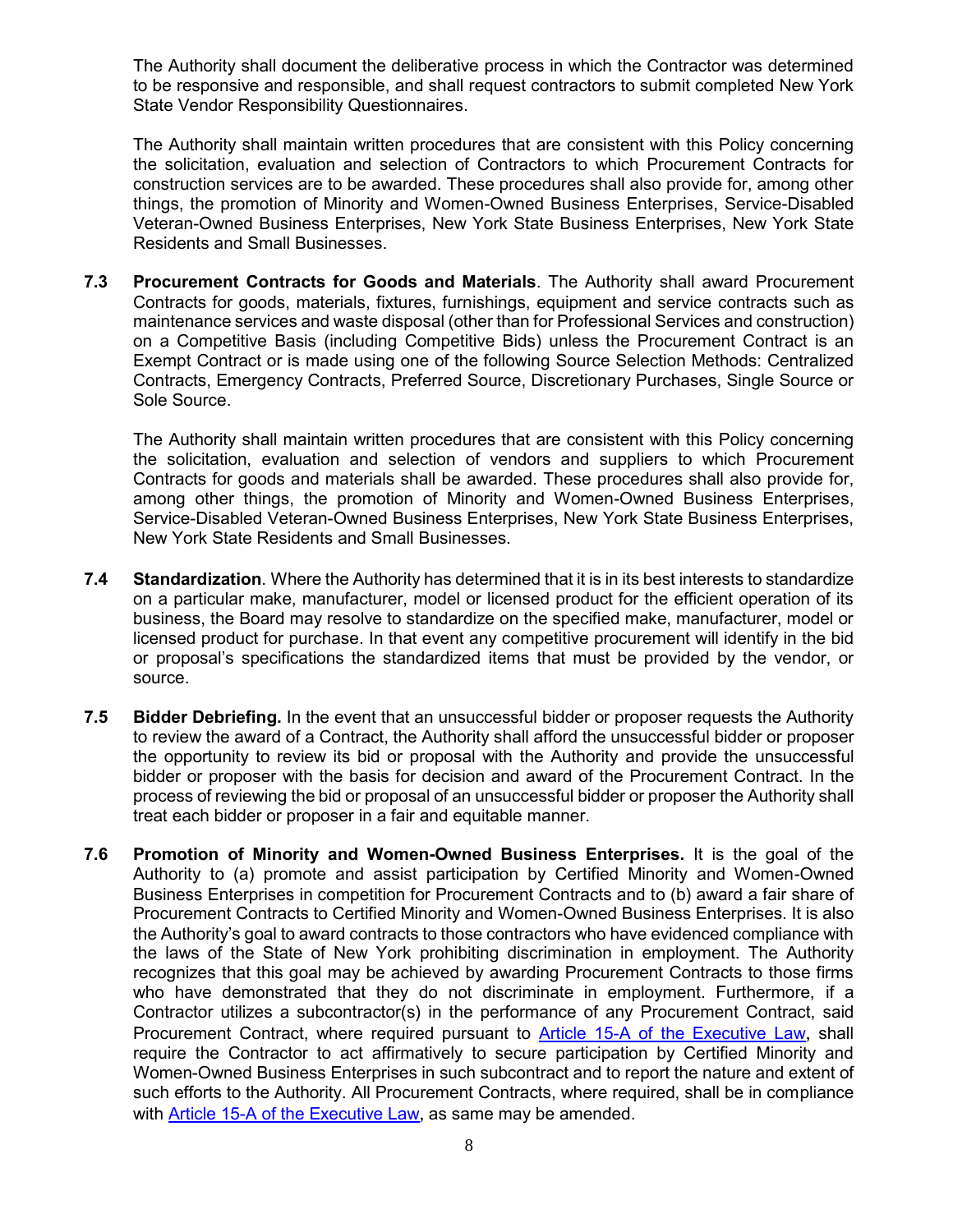- **A.** In furtherance of the above, and to promote the use of Certified Minority and Women-Owned Enterprises in Procurement Contracts, the Authority shall:
	- **1.** Establish appropriate goals for participation of Minority and Women-Owned Business Enterprises in Procurement Contracts and for the utilization of Minority and Women-Owned Business Enterprises as subcontractors and suppliers by entities having Procurement Contracts with the Authority in accordance with [Article 15-A of the Executive Law](file://///admin-fs/Share/Procurement%20Committee/Procurement%20Policy%20Revisions/NYS%20Guidelines%20&%20%20Regs/ARTICLE%2015%20%20WMBE%20Respect%20to%20State%20Contracts.pdf), as same may be amended.
	- **2.** Solicit offers from Minority and Women-Owned Business Enterprises known to have experience in the area of the goods or service to be provided on Procurement Contracts in accordance with Article 15-A of the Executive Law, as same may be amended.
	- **3.** Provide notice of any procurement to appropriate professional organizations that serve Minority and Women-Owned Business Enterprises so that members of these organizations are apprised of potential opportunities to contract with the Authority.
	- **4.** Consult any list maintained by any State agency or department known to the Authority, including the Department of Economic Development, which identifies Minority and Women-Owned Business Enterprises by area of expertise and shall contact appropriate Certified Minority and Women-Owned Business Enterprises listed therein to solicit their offers.
	- **5.** Designate appropriate staff to oversee the Authority's programs established to promote and assist: (i) participation by certified Minority or Women-owned Business Enterprises in the Authority's procurement opportunities and facilitation of the award of procurement contracts to such enterprises; (ii) the utilization of certified Minority and Women-Owned Business Enterprises as subcontractors and suppliers by entities having procurement contracts with the Authority; and (iii) the utilization of partnerships, joint ventures or other similar arrangements between certified Minority and Women-Owned Business Enterprises and other entities having procurement contracts with the Authority. Such staff shall be familiar with the procurement of the types of construction, financial, legal or professional services utilized by the Authority either directly or through their designees participation in the procurement process.
	- **6.** Establish requirements to conduct procurements in a manner that will enable the Authority to achieve the maximum feasible portion of the goals established pursuant to subsection A.1 above and that eliminates barriers to participation by Minority and Women-Owned Business Enterprises on Procurement Contracts.
- **7.7 Promotion of Service-Disabled Veteran-Owned Business Enterprises.** It is the goal of the Authority to (a) promote and assist participation by Certified Service-Disabled Veteran-Owned Business Enterprises in competition for Procurement Contracts and to (b) award a fair share of Procurement Contracts to Certified Service-Disabled Veteran-Owned Business Enterprises. All Procurement Contracts, where required, shall be in compliance with Article 17-B of the Executive Law, as same may be amended.
	- **A.** In furtherance of the above, and to promote the use of Certified Service-Disabled Veteran-Owned Business Enterprises in Procurement Contracts, the Authority shall:
		- **1.** Establish appropriate goals for participation with Service-Disabled Veteran-Owned Business Enterprises as subcontractors and suppliers by entities having Procurement Contracts with the Authority in accordance with Article 17-B of the Executive Law, as same may be amended.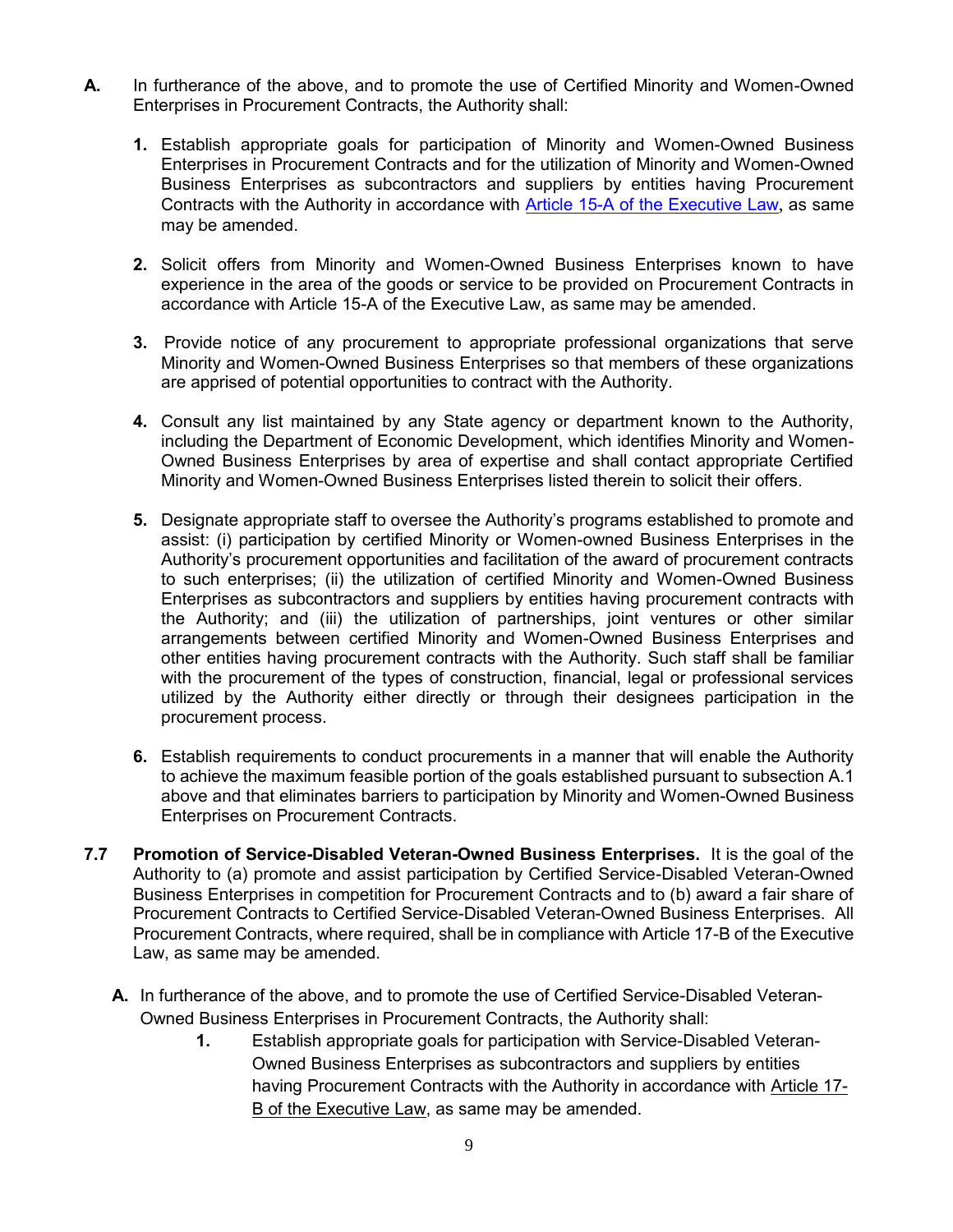- **2.** Solicit offers from Service-Disabled Veteran-Owned Business Enterprises known to have experience in the area of goods or service to be provided on Procurement Contracts in accordance with Article 17-B of the Executive Law, as same may be amended.
- **3.** Provide notice of any procurement to appropriate professional organizations that serve Service-Disabled Veteran-Owned Business Enterprises so that members of these organizations are apprised of potential opportunities to contract with the Authority.
- **4.** Consult any list maintained by any State agency or department known to the Authority, including the Office of General Services, which identifies Service-Disabled Veteran-Owned Business Enterprises by area of expertise and shall contact appropriate Certified Service-Disabled Veteran-Owned Business Enterprises listed therein to solicit their offers.
- **5.** Designate appropriate staff to oversee the Authority's programs established to promote and assist: (1) participation by Service-Disabled Veteran-Owned Business Enterprises in the Authority's procurement opportunities and facilitation of the award of procurement contracts to such enterprises; (2) the utilization of certified Service-Disabled Veteran-Owned Business Enterprises as subcontractors and suppliers by entities having procurement contracts with the Authority; and (3) the utilization of partnerships, joint ventures or other similar arrangements between certified Service-Disabled Veteran-Owned Business Enterprises and other entities having procurement contracts with the Authority. Such staff shall be familiar with the procurement of the types of construction, financial, legal or professional services utilized by the Authority either directly or through their designees participation in the procurement process.
- **6.** Establish requirements to conduct procurements in a manner that will enable the Authority to achieve the maximum feasible portion of the goals established pursuant to subsection A.i above.
- **7.8 Promotion of New York State Business Enterprises and New York State Residents**. It is the goal of the Authority to promote the participation of New York State Business Enterprises and New York State Residents in Procurement Contracts. Accordingly, the following procedures shall apply:
- **A.** The Authority shall collect and consult the specifications of New York State Business Enterprises in developing specifications for any Procurement Contract for the purchase of goods where possible, practicable, feasible and consistent with open bidding.
- **B.** The Authority shall include in all bid documents provided to potential bidders a statement that information concerning the availability of New York State subcontractors and suppliers is available from the New York State Department of Economic Development and it is the policy of New York State to encourage the use of New York State subcontractors and suppliers.
- **7.9 Approval and Annual Review of Certain Contracts**. The Authority may enter into Procurement Contracts for Professional Services for periods of longer than one year in accordance with this Policy provided such contractors are presented to the Board of the Authority for approval and reviewed annually as part of the approval of the Annual Report on Procurement Contracts. Such Procurement Contracts may also be terminated by the Board of the Authority.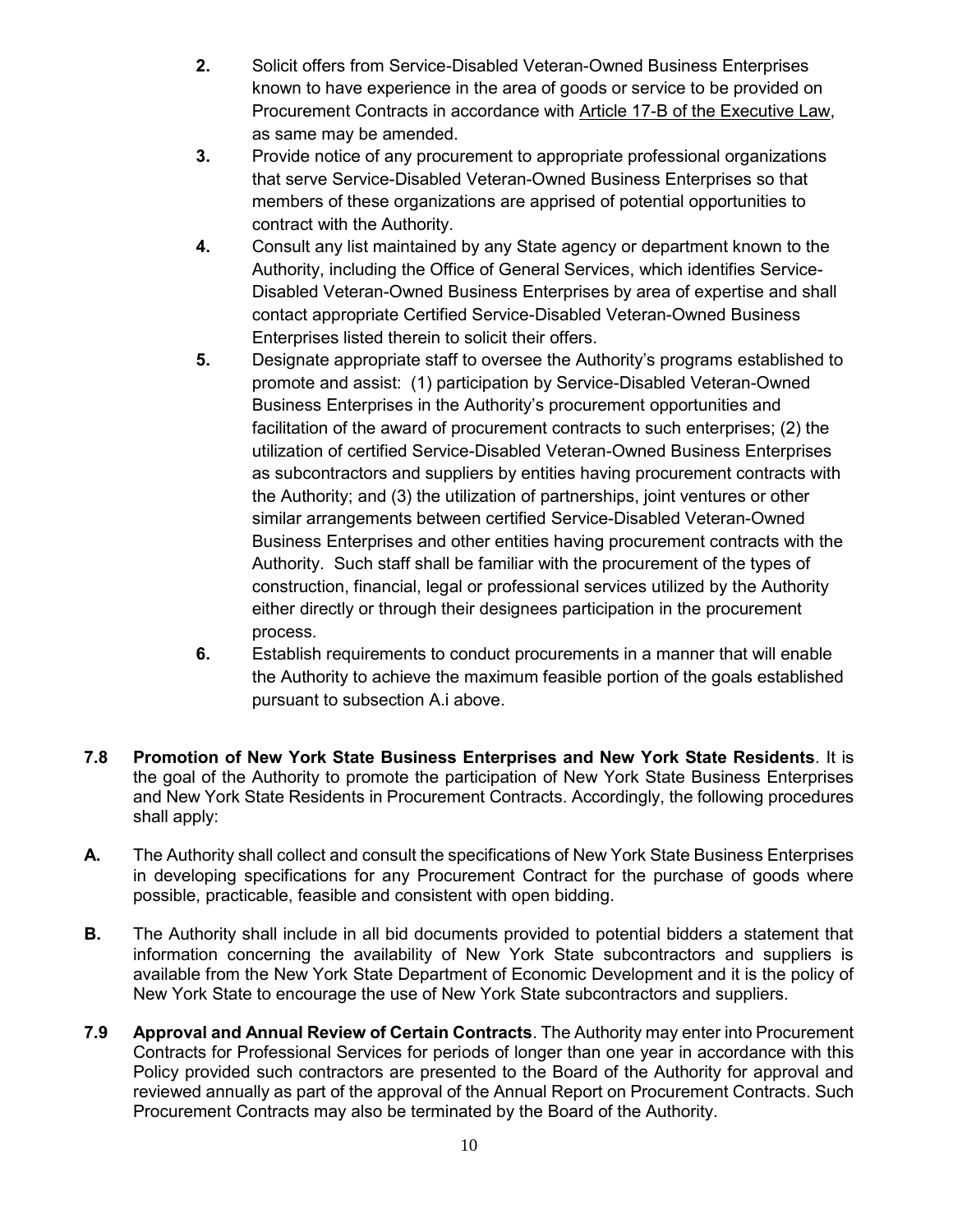- **7.10 Budget.** The Authority Board of Directors shall approve budgets on an annual basis. The Authority shall not enter into a Procurement Contracts where budgeted funds are not available.
- **7.11 Limitations on Contracts with Former Officers and Employees**. The Authority shall not enter into a Procurement Contract with a former Officer or employee of the Authority or any entity in which such Officer or employee has an interest (including a position of employment with such entity) unless there has been compliance with the applicable provisions of the Public Officers Law.

#### <span id="page-10-0"></span>**SECTION 8.0 STANDARD PROVISIONS FOR PROCUREMENT CONTRACTS**

- **8.1 Procurement Contracts for Professional Services.** Procurement Contracts for Professional Services shall detail the scope of services to be performed and the time frame for performance, the monitoring or reviewing of that performance by Authority personnel and, where appropriate, any permitted use of Authority supplies, facilities or personnel. Such contracts shall also state the compensation for the services, the schedule of payment, the pre-conditions for receiving payment from the Authority, procedures for termination of the contract and any other provisions deemed necessary or appropriate for each particular Contract.
- **8.2** All Procurement Contracts which require a formal competitive solicitation (Competitive Bid, Request for Proposal) under this Policy shall include the current Authority's "Standard Terms, Conditions and Mandatory Clauses".
- **8.3 Compliance with State Finance Law §§ 139-j and 139-k (the Procurement Lobbying Law).** In order to comply with the Procurement Lobbying Law, the Authority has established Policy and Procedures pertaining to contacts regarding Procurement Contracts. Consistent with the Procurement Lobbying Law and the Authority's Policies and Procedures, the Authority shall designate one or more persons who may be contacted by Contractors regarding a given procurement and shall require disclosure from Contractors of persons or organizations designated, retained or employed to attempt to influence the procurement process. The Authority shall incorporate a summary of the Policy and Procedures in all solicitation of proposals, bid documents or specifications. Procurement Contracts must contain a certification by the Contractor that all information provided to the Authority with respect to the Procurement Lobbying Law is complete, true and accurate, and a provision authorizing termination of the Procurement Contract where it is found that the Contractor intentionally violated the Procurement Lobbying Law. The Authority shall consider as part of its determination of responsibility of a Contractor whether there has been past or present non-compliance with the Procurement Lobbying Law.
- **8.4** Pursuant to Public Authorities Law (PAL) section 2879-a and Title 2 of New York Code of Rules and Regulation (NYCRR) Part 206, the Comptroller of the State of New York, at his or her discretion and upon notification to a public Authority, is authorized to review and approve such Authority's contracts in excess of one million dollars (\$1,000,000) which are awarded noncompetitively or which are to be paid in whole or part from monies appropriated by the State of New York. The Comptroller of the State of New York has provided official notification to the Authority that such statutory authority is being exercised and that all contracts meeting the requirements specified in Public Authorities Law (PAL) section 2879-a and Title 2 of New York Code of Rules and Regulation (NYCRR) Part 206 shall be subject to prior approval by the Comptroller of the State of New York.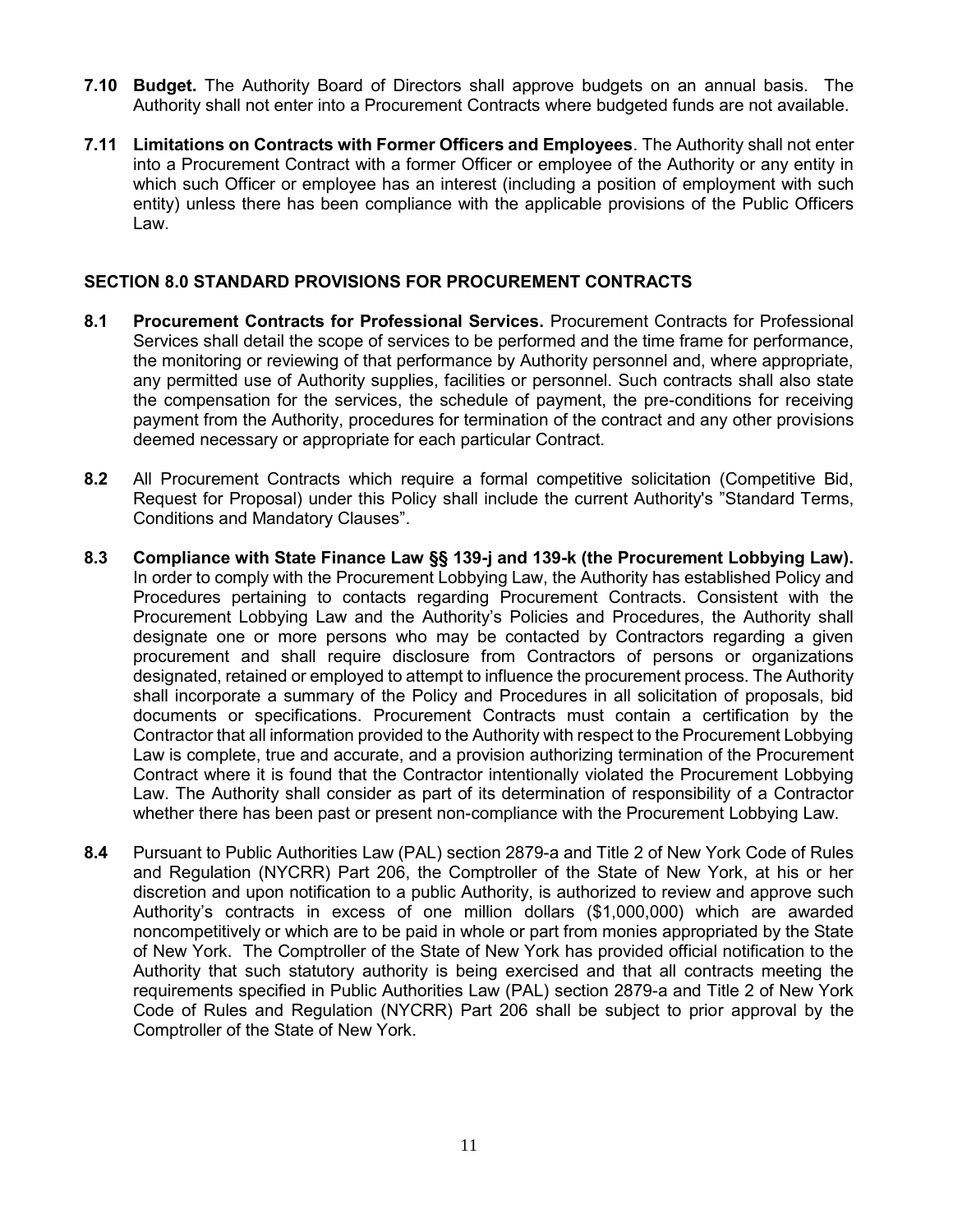#### <span id="page-11-0"></span>**SECTION 9.0 REPORT ON PROCUREMENT CONTRACTS**

- **9.1** Within ninety (90) days after the end of its fiscal year, the Authority shall prepare a report on Procurement Contracts pursuant to Public Authority Law 2879. Such a report may be a part of any other annual report that the Authority is required to make, such as the Public Authorities Reporting Information System (PARIS) report. The Authority Chief Financial Officer and Compliance Officer are responsible for completing and submitting the PARIS report to the Office of the State Comptroller and the Authority Budget Office. The report shall include:
	- a. A copy of the Procurement Policy of the Development Authority of the North Country,
	- b. An annual report on procurement contracts which is available to the public.
	- c. An annual report explaining this Policy on Procurement Contracts and any amendments hereto.
	- d. Any other reports required by law.
- **9.2 Availability to Public**. Copies of the annual report on Procurement Contracts shall also be available to the public on the Authority's website or upon reasonable request at the Authority's main office.
- **9.3** Pursuant to PAL 2879-a and NYCRR 206.3, the Authority is required to submit a report to the Office of the State Comptroller annually within 30 days prior to the end of its fiscal year. The report will include a description of every eligible contract and eligible contract amendment which the Authority reasonably anticipates awarding in the following fiscal year. This requirement relates specifically to Authority contracts in excess of one million dollars (\$1,000,000) which are awarded noncompetitively or which are to be paid in whole or part from monies appropriated by the State of New York.

#### <span id="page-11-1"></span>**SECTION 10.0 MISCELLANEOUS PROVISIONS**

- **10.1 Amendment of Policy**. Any modification or amendment of this Policy may be made by a Supplemental Resolution adopted at any duly constituted meeting of the Board of the Authority; provided, however, that no such modification or amendment shall abrogate the rights and duties of existing Authority contracts, the terms of which were established pursuant to this Policy.
- **10.2 No Recourse under this Policy**. No provision contained solely in this Policy shall be the basis for any claim against any member, Officer or employee of the Authority or the Authority itself.
- **10.3 Effect of Noncompliance of Policy.** Nothing contained solely in this Policy shall be deemed to alter, invalidate, modify, or impair the terms of any contract or agreement made or entered into in violation of, or not in compliance with, the provisions of this Policy.
- **10.4** In furtherance of this Policy, the Board of the Authority shall annually review this Policy, and may amend same at its pleasure.
- **10.5** The Authority shall utilize Executive Order No. 4, Establishing a State Green Procurement and Agency Sustainability Program, which directs state agencies, public authorities and public benefit corporations to green their procurements and implement sustainability initiatives.